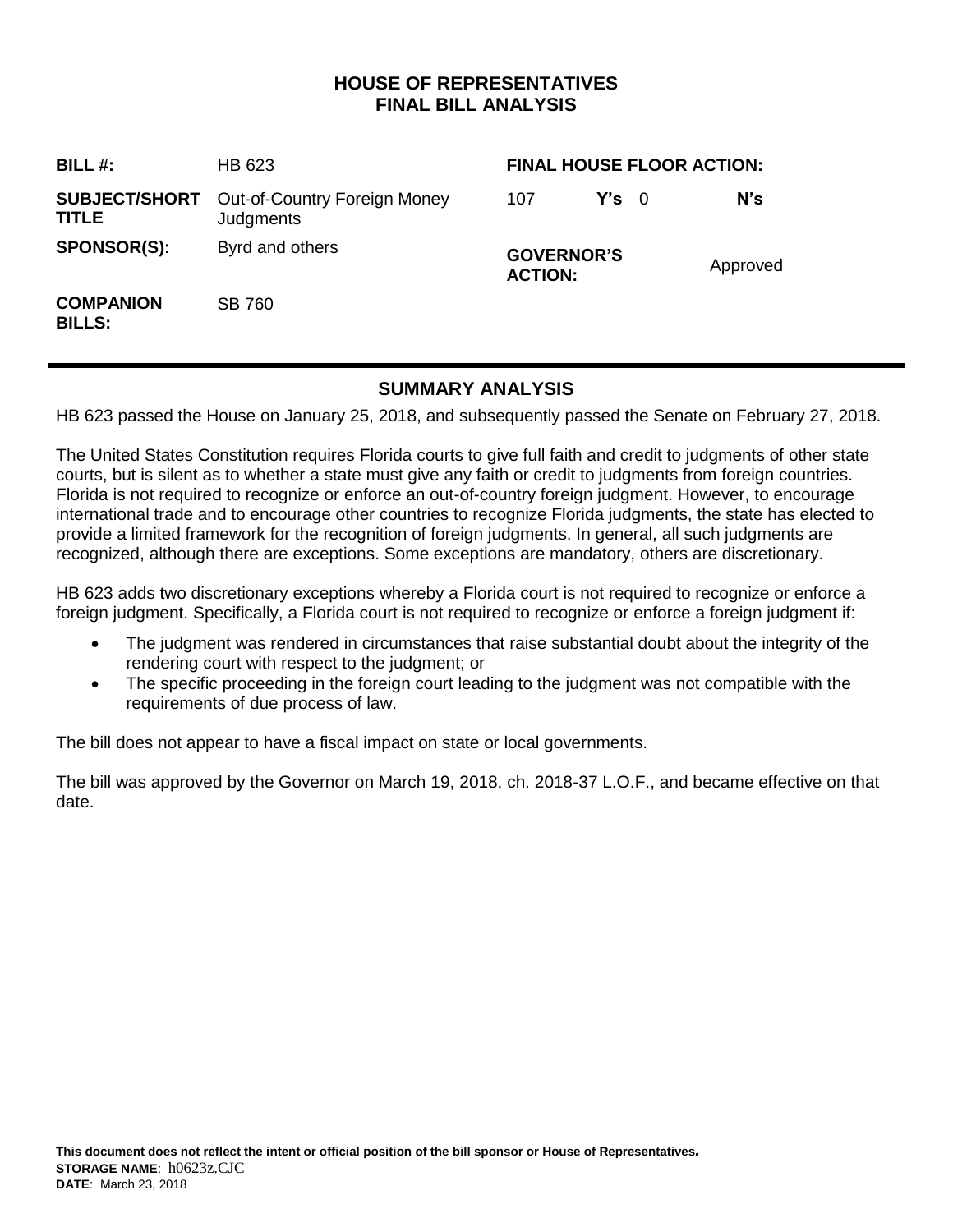# **I. SUBSTANTIVE INFORMATION**

### A. EFFECT OF CHANGES:

### **Background**

A person who holds a civil judgment against another person has certain legal rights related to enforcement and collection of the judgment. The United States Constitution requires Florida courts to give full faith and credit to judgments of other state courts, but is silent as to whether a state must give any faith or credit to judgments from foreign countries. While Congress could regulate whether and how states recognize a judgment from a foreign country under federal treaty powers, there is currently no federal law or treaty that requires Florida to recognize any foreign judgment.

In 1962, the National Conference of Commissioners on Uniform State Laws (NCCUSL)<sup>1</sup> developed the Uniform Foreign Money-Judgments Recognition Act (UFMJRA), which recognized the general principles of comity with respect to foreign money judgments. In its prefatory note, the NCCUSL stated:

The Act states rules that have long been applied by the majority of courts in this country. In some respects the Act may not go as far as the decisions. The Act makes clear that a court is privileged to give the judgment of the court of a foreign country greater effect than is required to do by the provisions of the Act. . . . Because the Act is not selective and applies to judgments from any foreign court, the Act states that judgments rendered under a system which does not provide impartial tribunals or procedures compatible with the requirements of due process of law shall neither be recognized nor enforced.

The Act does not prescribe a uniform enforcement procedure. Instead, the Act provides that a judgment entitled to recognition will be enforceable in the same manner as the judgment of a court of a sister state which is entitled to full faith and credit. $2$ 

In order to encourage and regulate trade, and in order to encourage courts of other foreign countries to recognize Florida's judgments, Florida has adopted the Uniform Foreign Money-Judgments Recognition Act, at ss. 55.601-55.607, F.S. Section 55.604, F.S., provides that Florida will generally accept and enforce a judgment rendered in a foreign jurisdiction. Section 55.605, F.S., however, provides a number of grounds on which a Florida court either must or may refuse to recognize a judgment from a foreign country. A Florida court must refuse to recognize a foreign judgment:

- That was rendered under a system which does not provide impartial tribunals or does not provide due process of law;
- If the foreign court did not have personal jurisdiction over the defendant; or
- If foreign court did not have subject matter jurisdiction.<sup>3</sup>

A Florida court may refuse to recognize an out-of-country foreign judgment if:

- The defendant did not receive adequate notice of the foreign court proceedings;
- The judgment was obtained by fraud;
- The cause of action or claim for relief on which the judgment is based is repugnant to the public policy of this state;
- The judgment conflicts with another final and conclusive order;

act.pdf, p. 1 (last accessed March 8, 2018).<br>3 S. EE COE(1)(2 s), F. S. S. 55.605(1)(a-c), F.S.

 $\overline{a}$ 

 $1$  The NCCUSL is a non-profit organization comprised of state commissions on uniform laws from each state and certain U.S. territories. <sup>2</sup> Nat'l Conference of Comm'rs on Uniform State Laws, Uniform Foreign Money-Judgments Recognition Act, 1 (1962), available at http://www.uniformlaws.org/shared/docs/foreign%20money%20judgments%20recognition/ufmjra%20final%20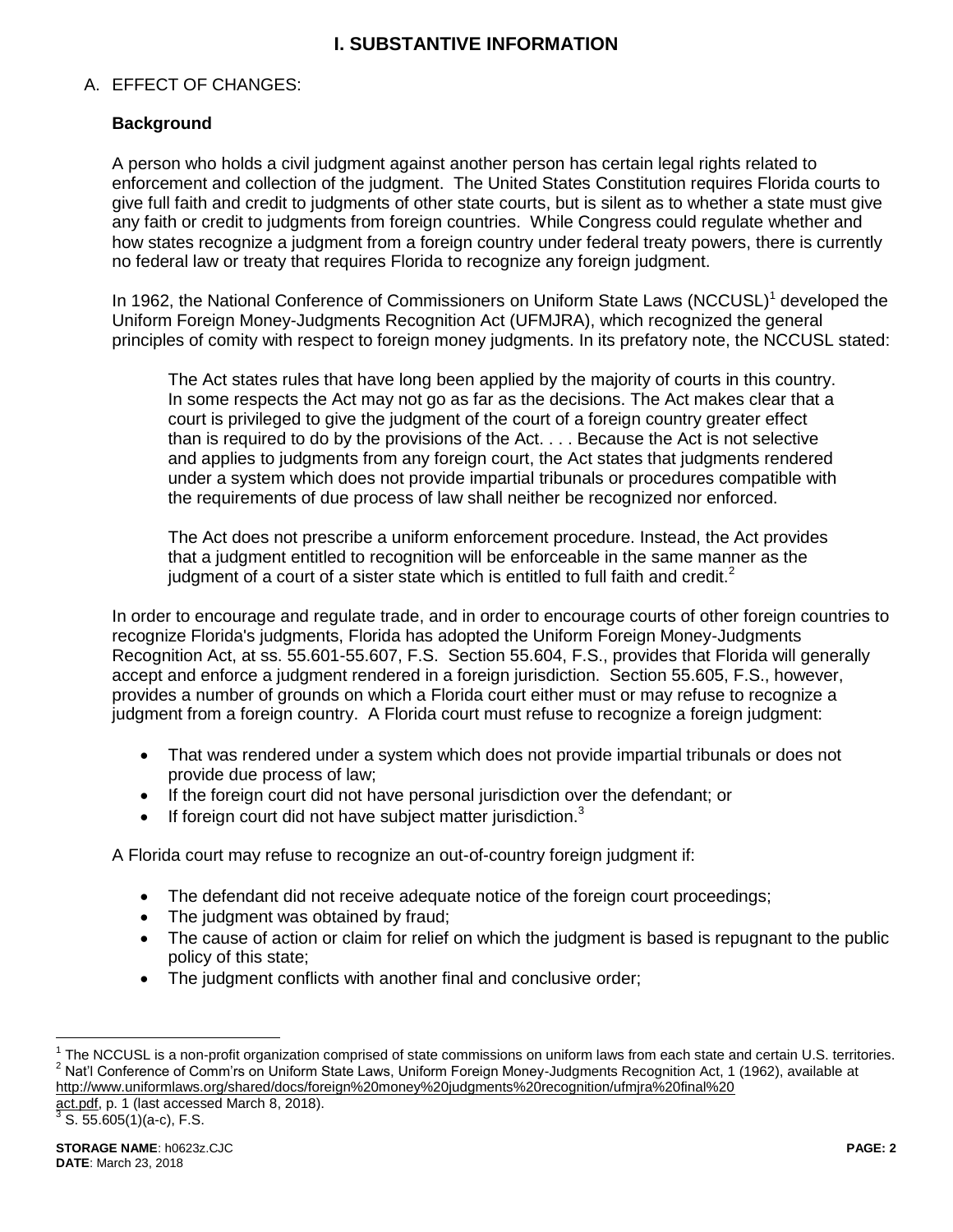- The parties had an agreement to litigate the matter in a court other than the one that rendered the judgment;
- The foreign court was a seriously inconvenient forum for the trial of the action;
- The foreign jurisdiction where the judgment was rendered would not give recognition to a similar judgment rendered in this state; or
- The cause of action resulted in a defamation judgment obtained in a jurisdiction outside the United States, unless the court sitting in this state first determines that the defamation law applied in the foreign court's adjudication provided at least as much protection for freedom of speech and press as provided by the United States Constitution and the state Constitution.<sup>4</sup>

#### **Effect of Proposed Changes**

HB 623 adds two exceptions whereby a Florida court may refuse to recognize or enforce a foreign judgment; one related to the integrity of the rendering court and the other related to due process of law. These exceptions are newly adopted provisions of the UFMJRA.<sup>5</sup> These new exceptions may be contrasted with s. 55.605(1), F.S., which provides that a Florida court may not enforce a foreign judgment if:

The judgment was rendered under a system which does not provide impartial tribunals or procedures incompatible with the requirements of due process of law.

#### Integrity of the Rendering Court

The bill allows, but does not require, a Florida court to refuse to enforce a foreign judgment where the judgment was rendered in circumstances that raise substantial doubt about the integrity of the rendering court. In adopting this provision, the NCCUSL provided the following comment:

This provision may be contrasted with [s. 55.605(1), F.S.] which requires that the forum court refuse recognition to the foreign-country judgment if it was rendered under a *judicial system* that does not provide impartial tribunals...

On the other hand, [the newly created exception] allows the court to deny recognition to the foreign-country judgment if it finds a lack of impartiality and fairness in *the individual proceeding* leading to the foreign country judgment. Thus, the difference is that between showing, for example, that corruption and bribery is so prevalent throughout the judicial system of the foreign country as to make that entire judicial system one that does not provide impartial tribunals versus showing that bribery of the judge in the proceeding that resulted in the particular foreign-country judgment under consideration had a sufficient impact on the ultimate judgment as to call it into question. $6$ 

Consequently, the exception would allow a Florida court to refuse to enforce a judgment where the integrity of the specific proceeding is called in to question, despite the fact that the foreign system may generally be impartial.

#### Due Process of Law

The United States Constitution and the Florida Constitution provide that no person may be deprived of life, liberty, or property without due process of law.<sup>7</sup> Although there is no precise definition of "due

 $\overline{a}$ 

 $4$  S. 55.605(2)(a-h), F.S.

<sup>&</sup>lt;sup>5</sup> http://www.uniformlaws.org/shared/docs/foreign%20country%20money%20judgments%20recognition/ufcmjra\_am05\_binder.pdf, p. 9 (last visited March 8, 2018).

 $^6$  Id. at p. 13, lines 6-19.

 $^7$  U.S. Const. amend V., and Art. I, s. 5, Fla. Const., respectively.